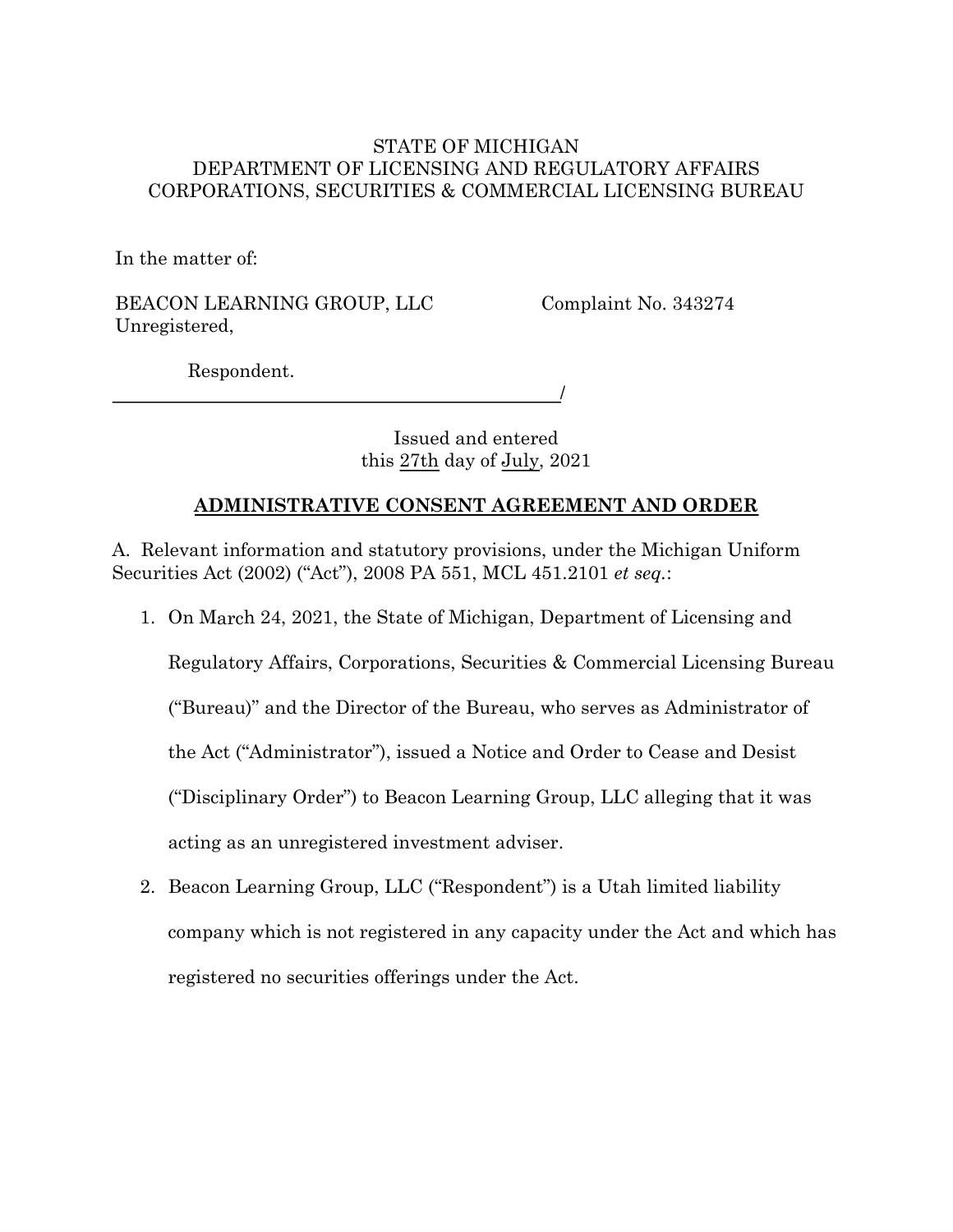- 3. Following issuance of the Disciplinary Order, the Bureau and Respondent (collectively, "the Parties") engaged in settlement negotiations resulting in this Administrative Consent Agreement and Order ("Consent Order").
- 4. Respondent consulted with or had ample opportunity to consult with legal counsel of his choosing before executing this Consent Order.

# B. STIPULATION

The Parties agree to resolve the Disciplinary Order based on the following terms:

- 1. Respondent neither admits nor denies the allegations made in the Disciplinary Order and consents to entry of this Consent Order for the purpose of resolving the Disciplinary Order in an expeditious fashion that avoids the time and expense associated with an administrative hearing and any related appeals. This Consent Order is admissible only in a proceeding to enforce its provisions or an administrative proceeding under the Securities Act, but it is not admissible for any purpose in any other administrative, civil, or criminal proceeding.
- 2. Respondent agrees to comply with the Securities Act in connection with all future conduct and activities, including but not limited to, ensuring that Respondent does not operate as an unregistered investment adviser under the Securities Act. While not admitting or denying any prior wrongdoing, Respondent agrees to cease conducting business in the State of Michigan or with customers from the State of Michigan. Respondent agrees to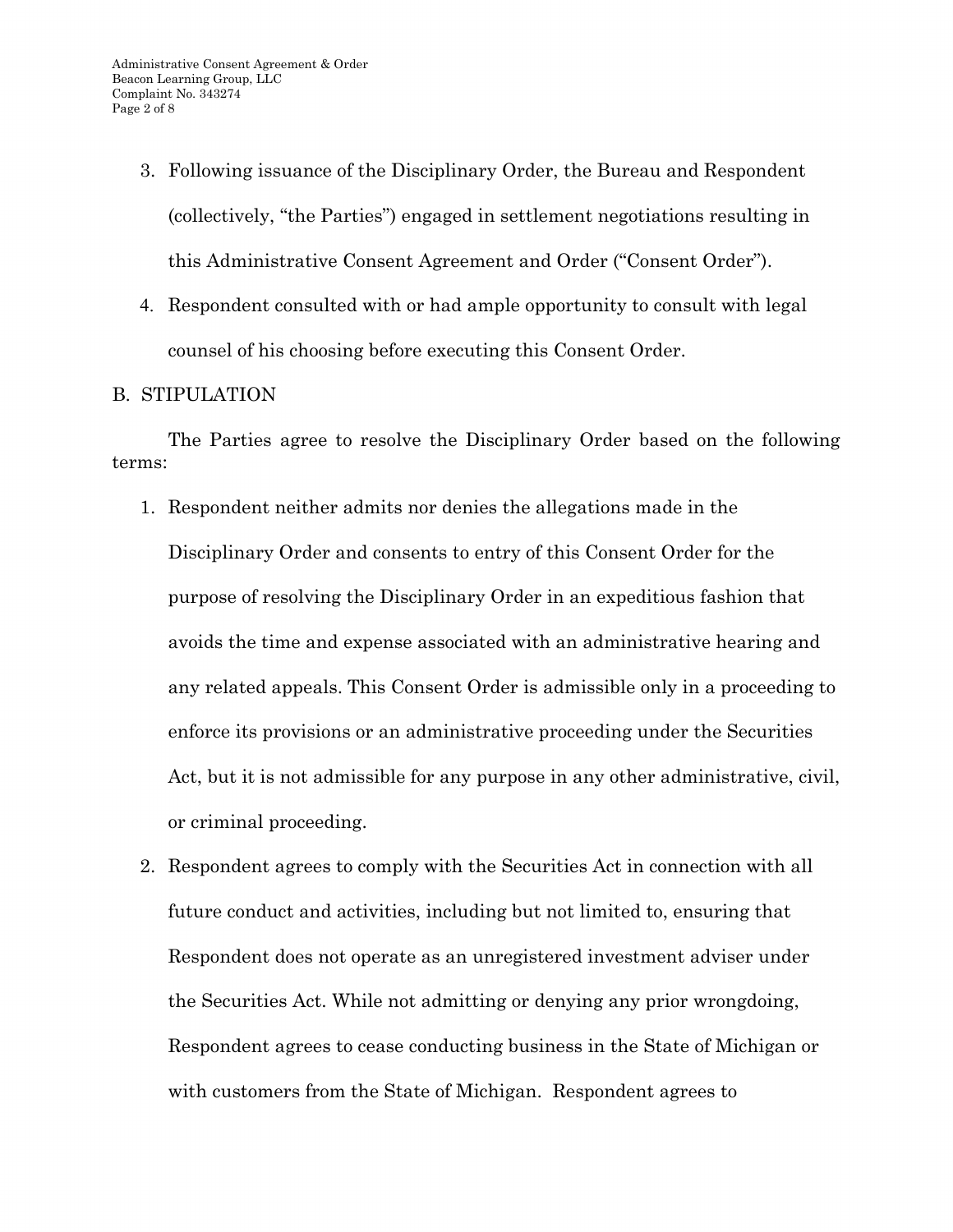prominently state on its website that it does not engage in business with Michigan residents.

3. The Bureau agrees to reduce the civil fine proposed in the Disciplinary Order and Respondent agrees to pay a civil fine in the amount of Two Thousand Five Hundred Dollars (\$2,500.00) within sixty (60) calendar days after the issued and entered date of this Consent Order. The fine must be paid by check or money order made payable to the "State of Michigan," contain identifying information (name and "Complaint No. 343274"), and be mailed to:

> Corporations, Securities & Commercial Licensing Bureau Securities & Audit Division – Final Order Monitoring P.O. Box 30018 Lansing, MI 48909

- 4. If any portion of the fine is overdue, the Administrator may refer it to the Michigan Department of Treasury for collection action against Respondent or take other available legal action to collect the fine. Respondent is responsible for all costs and expenses incurred in complying with the terms of this Consent Order and must do so within the timeframe specified. Failure to comply within the time limitations will constitute a violation of this Consent Order. The Administrator retains the right to pursue any action or proceeding permitted by law to enforce its provisions.
- 5. Respondent's Hearing Request is revoked without further action by the Parties following the issuance and entry of this Consent Order.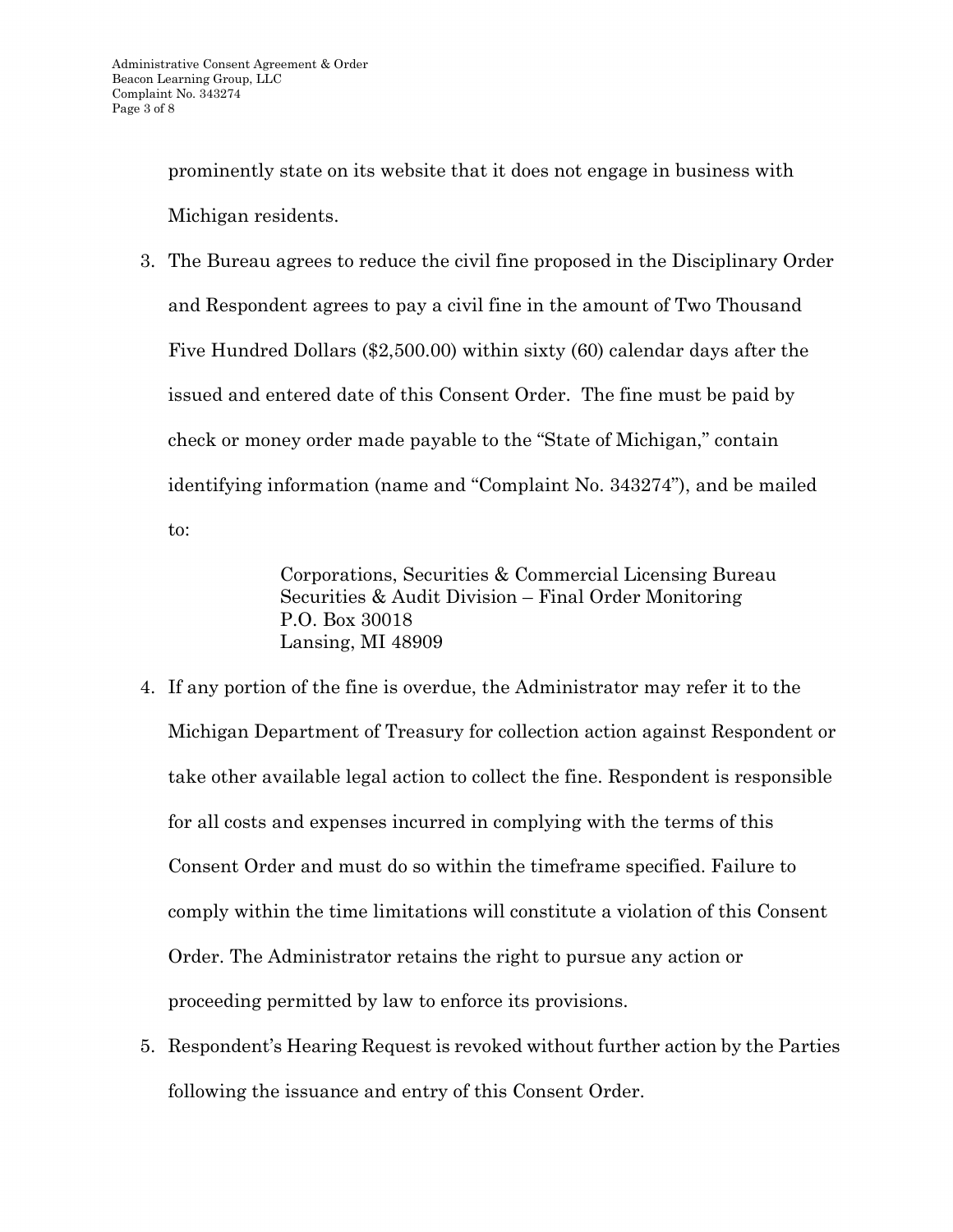- 6. This matter is a public record required to be published and made available to the public, under section 11 of the Michigan Freedom of Information Act, MCL 15.241. The Bureau publishes copies of orders issued under the Act to its website and includes a summary of order content in monthly disciplinary action reports separately published there.
- 7. The Administrator may use any of the facts set out in the Disciplinary Orders when considering future applications for registration by Respondent, and Respondent agrees to waive any assertion or claim under MCL 451.2412(9) which would otherwise bar the Administrator from consideration of those facts in making her determination.
- 8. Respondent must comply with any reasonable investigative demands made by the Bureau in the future for purposes of ensuring compliance with this Consent Order or the Act.
- 9. Respondent waives any right to a hearing or appeal of this Consent Order and the Disciplinary Orders under the Act, the rules promulgated under the Act, the Administrative Procedures Act of 1969, 1969 PA 306, MCL 24.201 *et seq.*, or other applicable law.
- 10. This Consent Order is fully effective and binding on its issued and entered date. The Administrator may accept or reject it. If the Administrator rejects it, the Bureau will submit the Hearing Request for adjudication through a formal administrative proceeding. The Parties waive any objection to the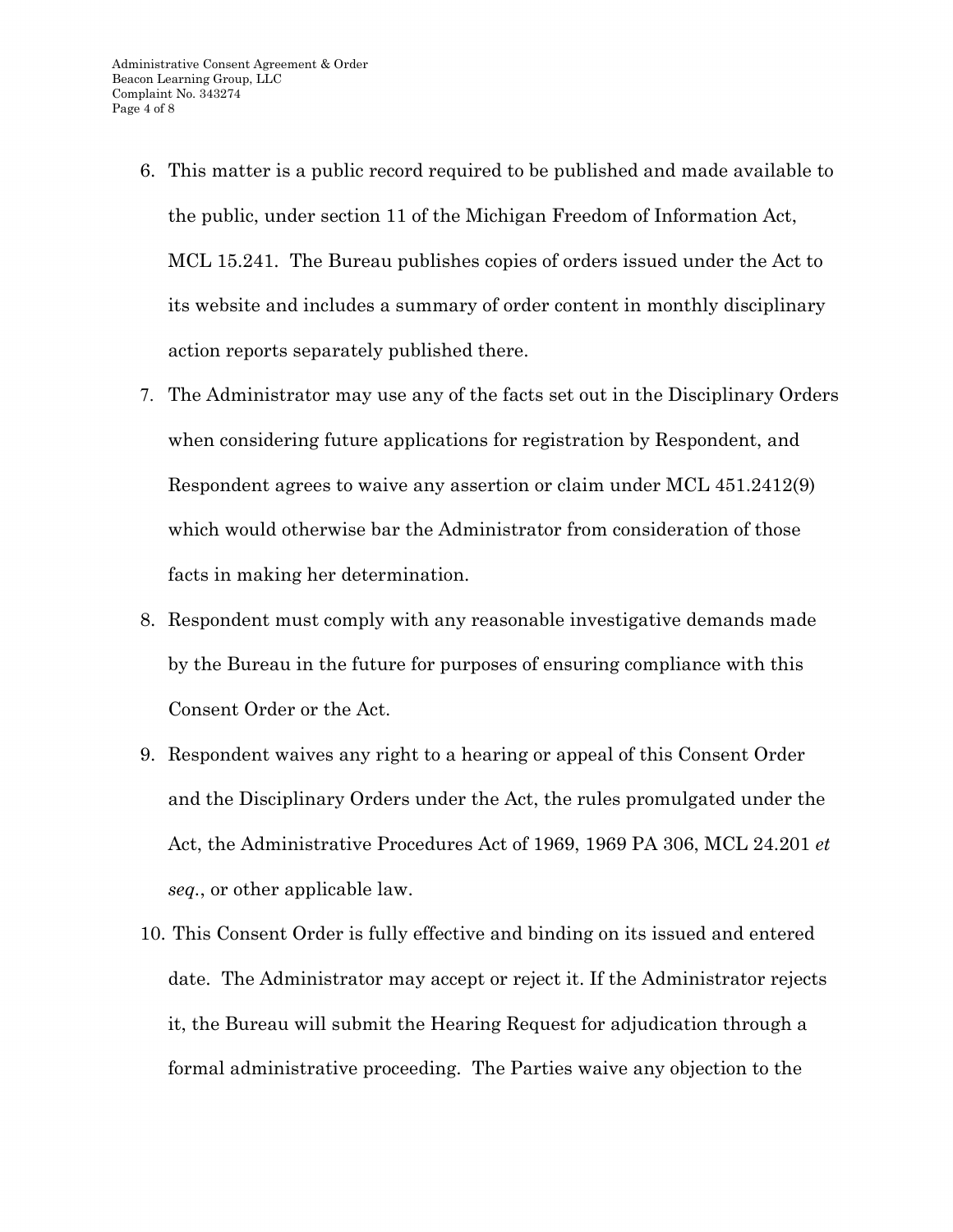Administrator remaining the final decisionmaker at the conclusion of that proceeding.

- 11.This Consent Order resolves only Respondents' activities, conduct, and Securities Act violations alleged in the Disciplinary Orders, but it does not address or resolve any other conduct or potential Securities Act violations engaged in by Respondents not expressly alleged in the Disciplinary Orders or occurring after the date this Consent Order is entered. Further, this Consent Order does not preclude any other individual or entity, including but not limited to other authorized state or federal agencies or officials, from initiating or pursuing civil or criminal action against Respondents, and does not preclude Bureau staff from referring this matter to any law enforcement agency. The Consent Order does not preclude the Bureau or its staff from fully cooperating with any state or federal agency or official that may investigate or pursue its own civil or criminal enforcement against Respondents.
- 12. This Consent Order contains the entire understanding of the Parties; it supersedes and terminates all prior and contemporaneous representations, promises, agreements, understandings, and negotiations, whether oral or written, with respect to its subject matter. This Consent Order may only be modified in writing signed by each Party and approved by the Administrator's subsequent Order.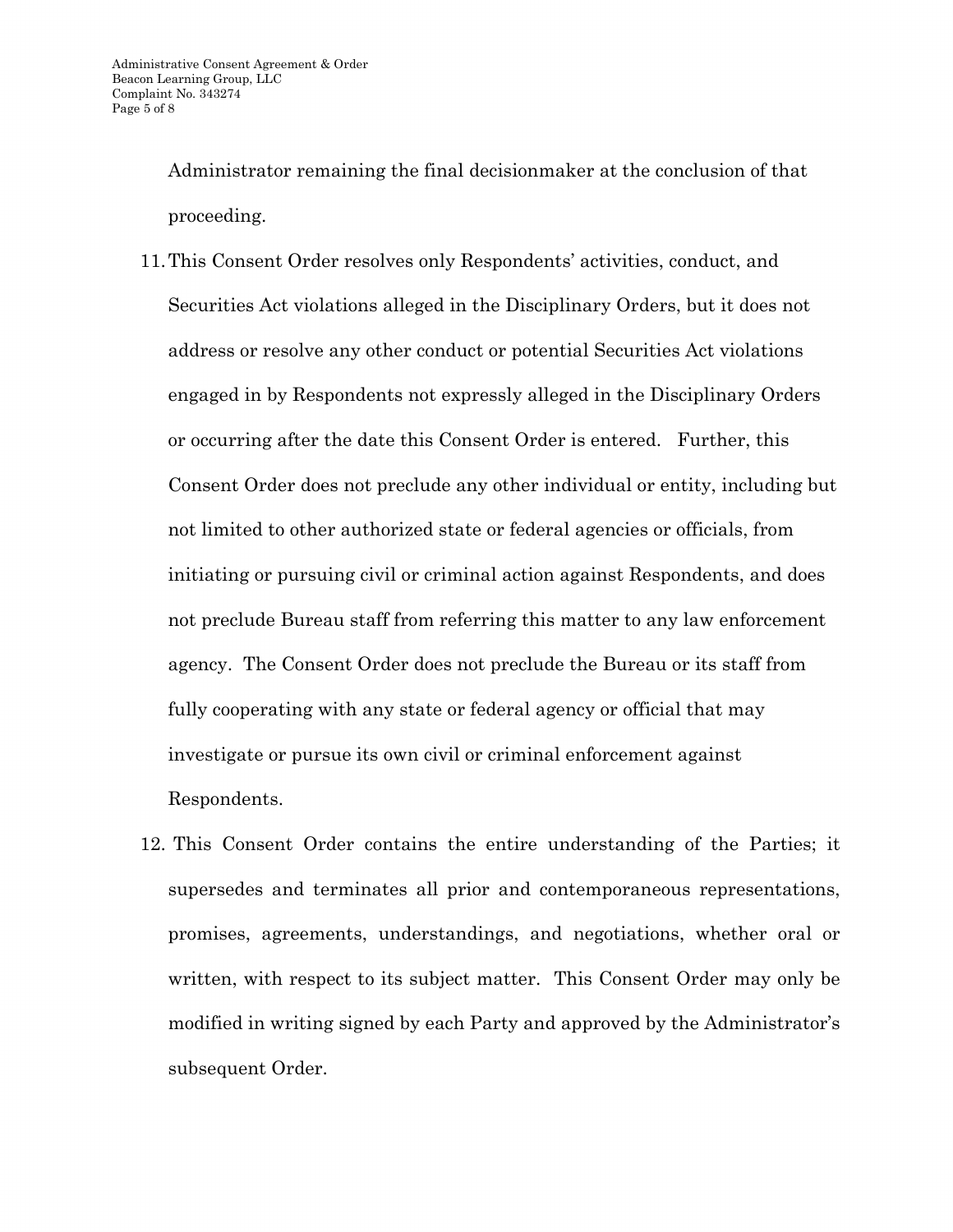Administrative Consent Agreement & Order Beacon Learning Group, LLC Complaint **No.** 343274 Page 6 of 8

Through their signatures, Respondents confirm that they read, understand, and agree to the above terms.

Signed: Dated: Beacon Learning Group, LLC By: *Philip Anderson Jan CCDE*  $Its: *Manahba*$ 

Reviewed by:

Signed: Palado Blick

**7/9/2021** Dated:

Peter B. Ruddell // Raymond W. Henney Attorney for Respondent

Approved on behalf of Bureau staff by:

Signed:

Dated:<br>Lindsay DeRosia Securities & Audit Division Acting Director Corporations, Securities & Commercial Licensing Bureau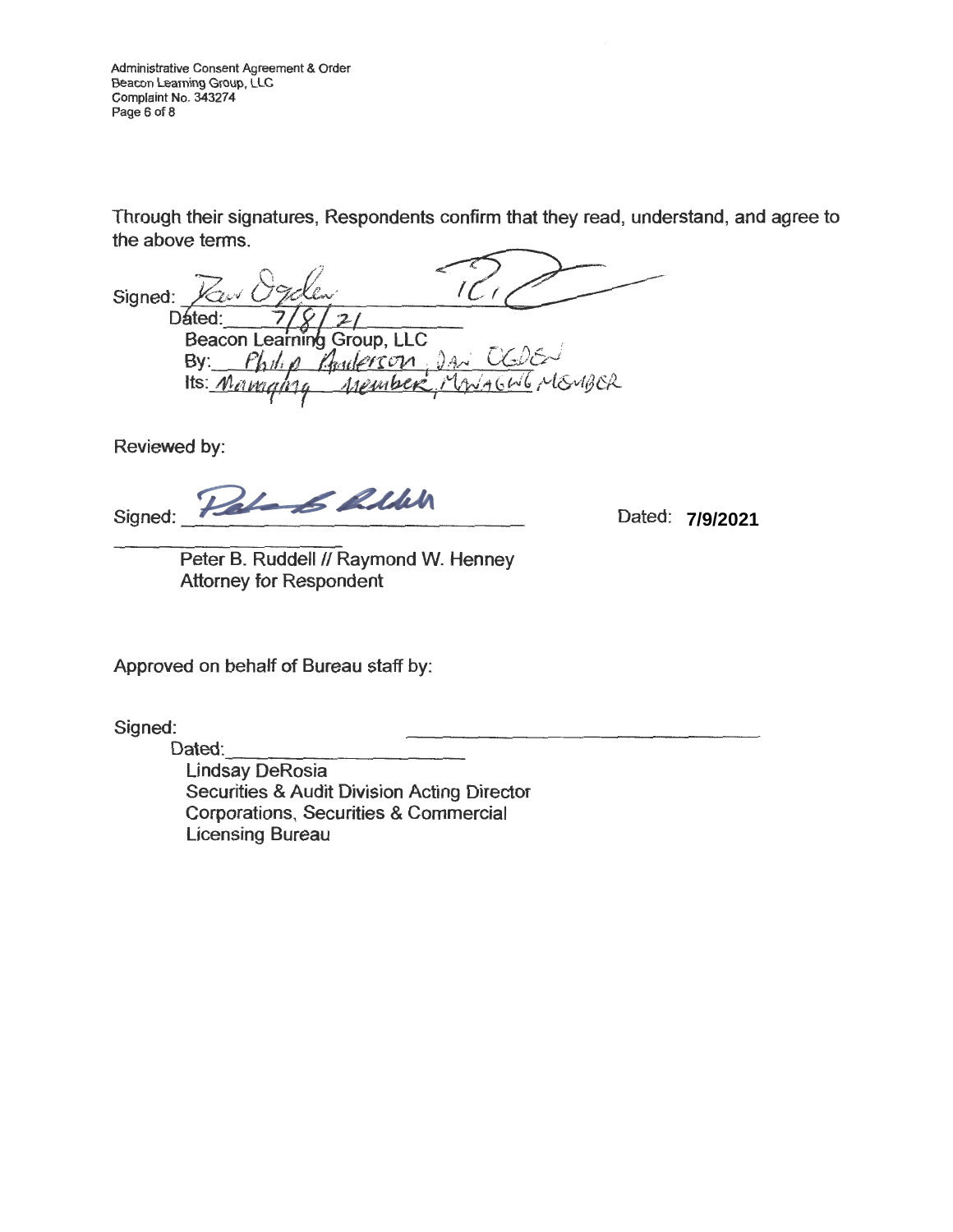Administrative Consent Agreement & Order Beacon Learning Group, LLC Complaint No. 343274 Page 7 of 8

Approved on behalf of Bureau staff by:

Signed: dinds y Doller

Dated: 7/12/21

 Lindsay DeRosia Securities & Audit Division Acting Director Corporations, Securities & Commercial Licensing Bureau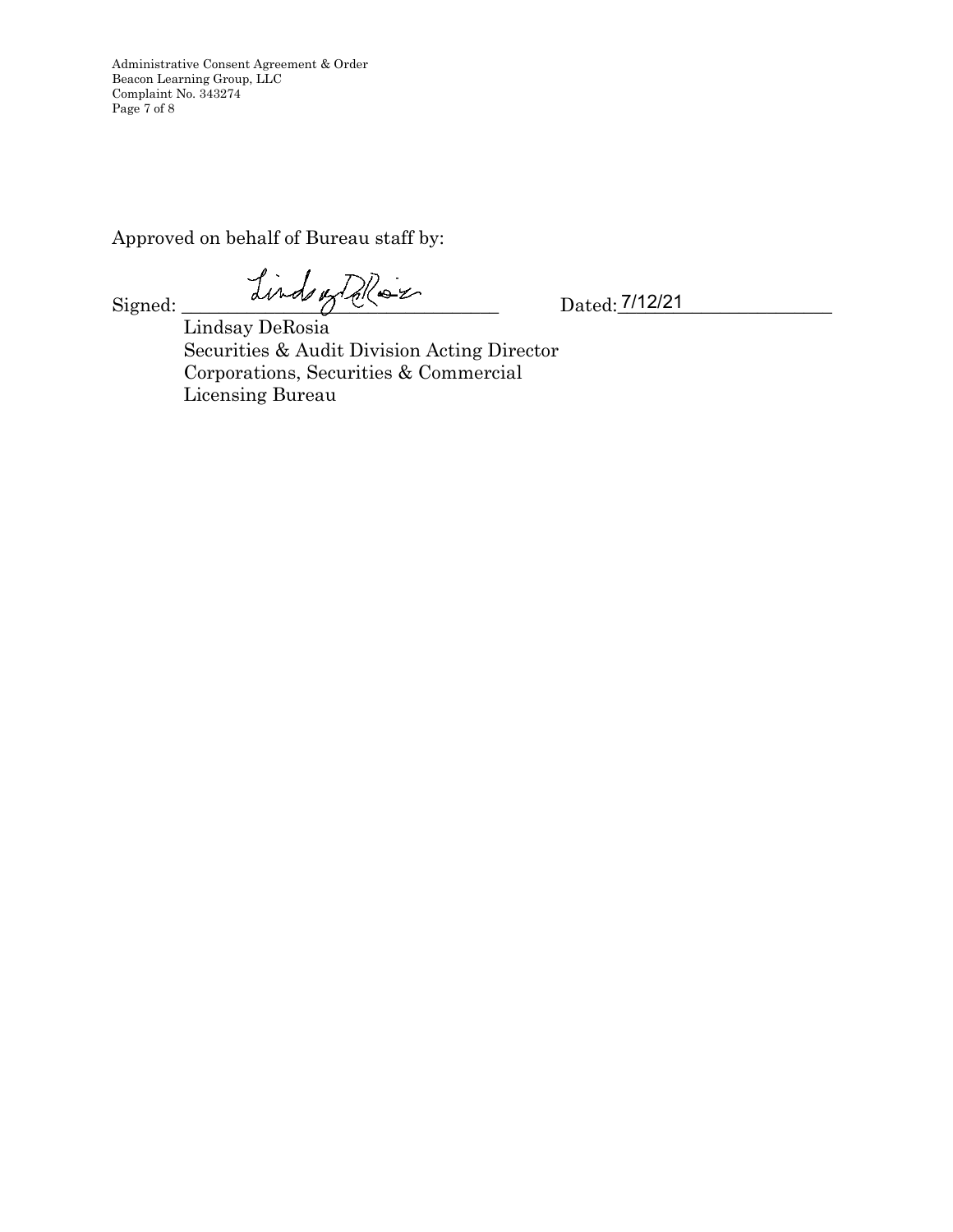Administrative Consent Agreement & Order Beacon learning Group, LLC Complaint **No.** 343274 Page 7 of 8

# C. ORDER

The Administrator NOW, THEREFORE, ORDERS:

THE TERMS AND CONDITIONS IN THE ABOVE FULLY EXECUTED CONSENT

AGREEMENT ARE INCORPORATED IN THIS CONSENT ORDER.<br>By: <u>A</u>traca Clear Sex By:

Administrator and Director Linda Clegg Corporations, Securities & Commercial Licensing Bureau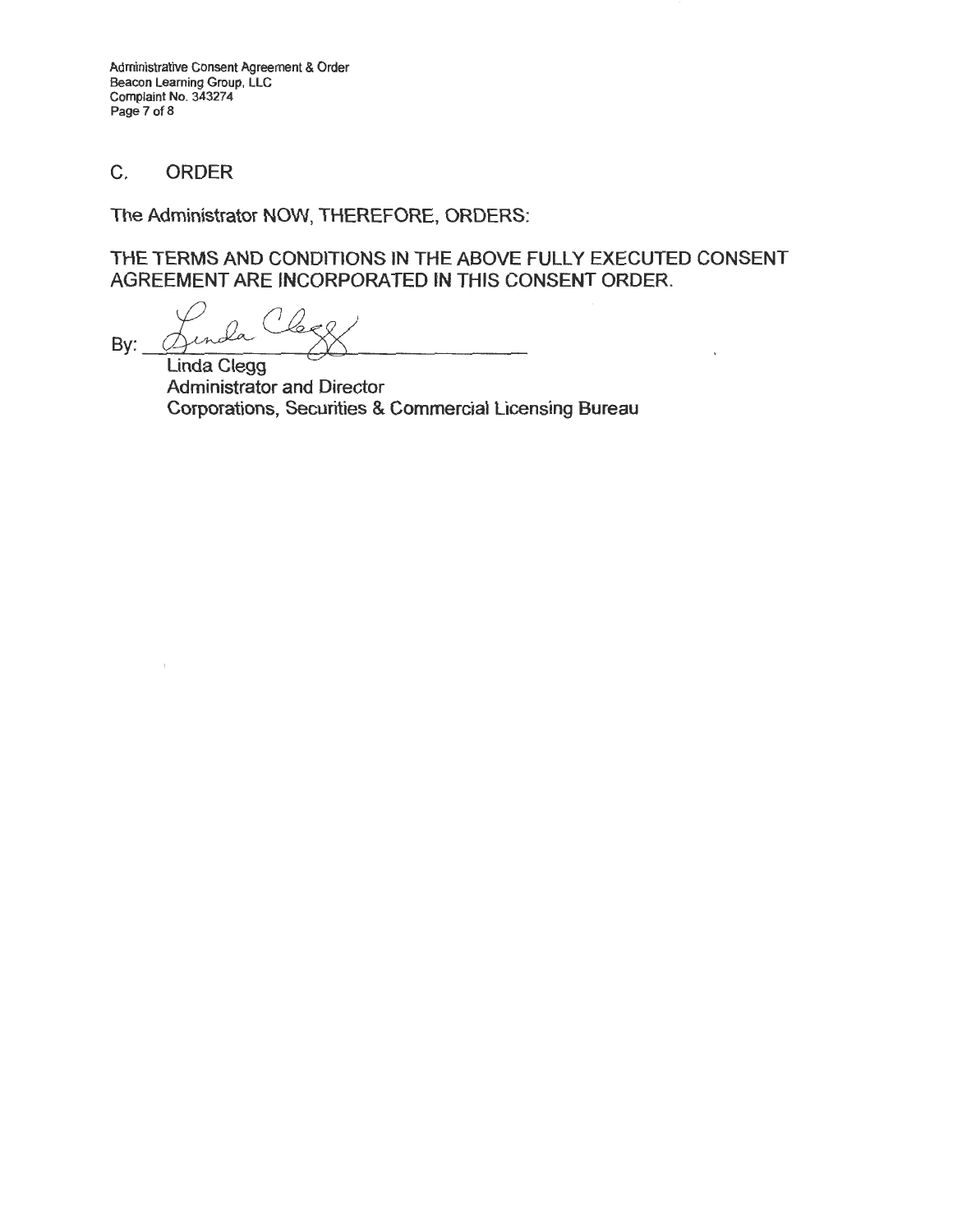## **STATE OF MICHIGAN DEPARTMENT OF LICENSING AND REGULATORY AFFAIRS CORPORATIONS, SECURITIES & COMMERCIAL LICENSING BUREAU**

In the matter of:

Agency No. 343274

BEACON LEARNING GROUP, LLC Unregistered

Respondent.

I

Issued and entered This  $24^{th}$  day of  $M_{\text{a}}$  related to  $\sim$ , 2021

## NOTICE AND ORDER TO CEASE AND DESIST

Linda Clegg, the Director ("Administrator") of the Corporations, Securities & Commercial Licensing Bureau ("Bureau"), pursuant to her statutory authority and responsibility to administer and enforce the Michigan Uniform Securities Act (2002), 2008 PA 551, as amended, MCL 451.2101 *et seq* ("Securities Act"), hereby orders Beacon Leaming Group, LLC ("Respondent") to cease and desist from acting as an unregistered investment adviser, contrary to the Securities Act. Respondent is notified of the opportunity to request a hearing in this matter.

#### **I. BACKGROUND**

#### **A. The Respondent**

1. Beacon Leaming Group, LLC is a Utah-organized limited liability company which is not registered in any capacity under the Securities Act in Michigan.

#### **B. Findings of Fact**

- 1. Bureau staff began an investigation of Respondent's activities under the Securities Act in Michigan after it received information that Respondent may be acting as an unregistered investment adviser.
- 2. Bureau staff's investigation developed evidence that Respondent maintains a public-facing website advertising that it offers investors one-on-one investment coaching services for compensation, teaching the investors how to trade in securities markets.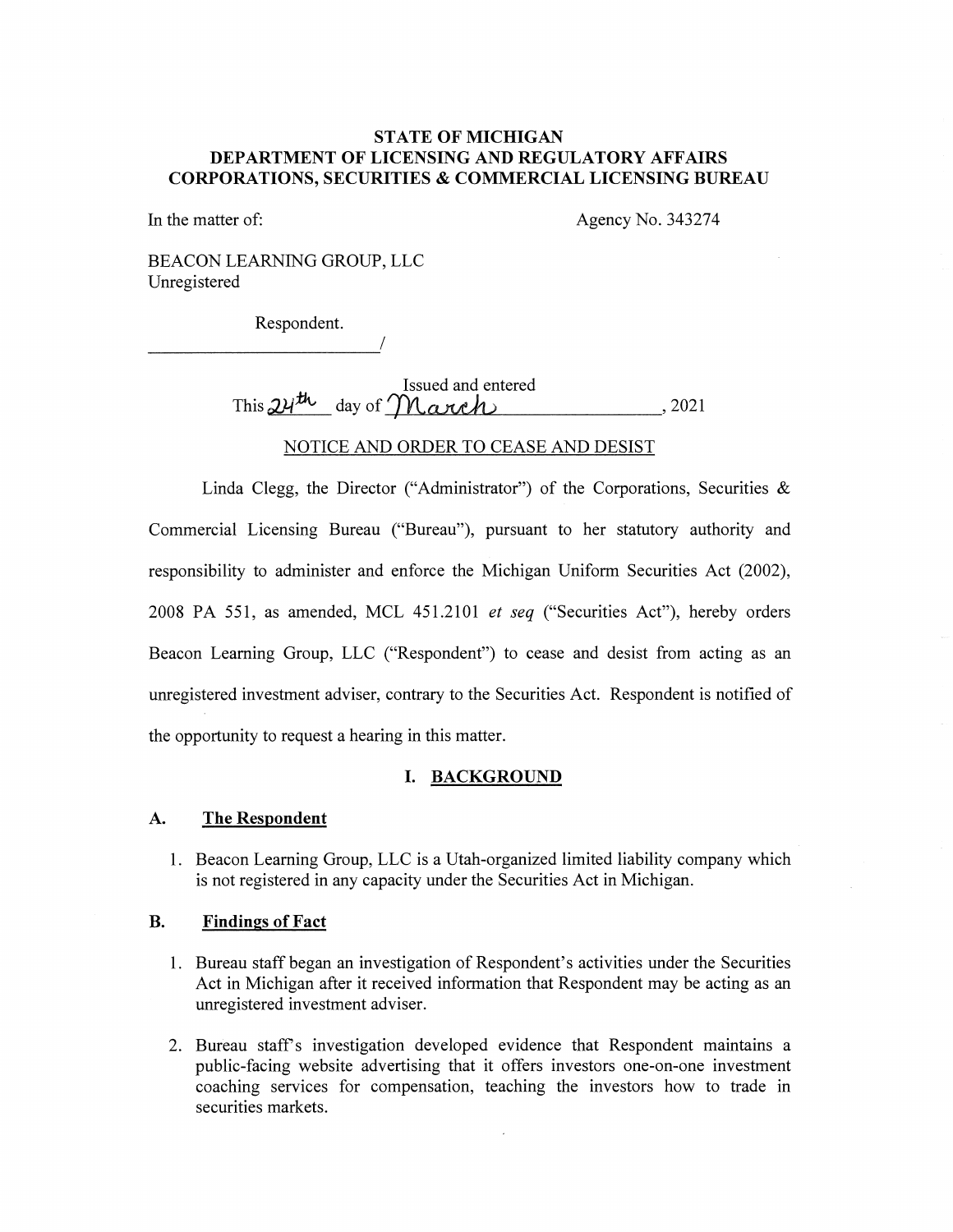3. Respondent is not registered as an investment adviser. Respondent claimed to be excluded from the definition of "investment adviser" because it did not "coach" investors on specific securities; however, state and federal securities regulators have routinely rejected the notion that one is only an "investment adviser" subject to regulation if it advises about specific securities.<sup>1</sup>

## II. **RELEVANT STATUTORY PROVISIONS**

1. Section 102(e) of the Securities Act, MCL 451.2102(e) defines "investment adviser", in part, as:

"Investment adviser" means a person that, for compensation, engages in the business of advising others, either directly or through publications or writings, as to the value of securities or the advisability of investing in, purchasing, or selling securities or that, for compensation and as a part of a regular business, issues or promulgates analyses or reports concerning securities. The term includes a financial planner or other person that, as an integral component of other financially related services, provides investment advice to others for compensation as part of a business or that holds itself out as providing investment advice to others for compensation...

2. Section 403(1) of the Securities Act, MCL 451.2403(1), states:

(1) A person shall not transact business in this state as an investment adviser unless the person is registered under this act as an investment adviser or is exempt from registration as an investment adviser under subsection (2).

3. Section 503(1) of the Securities Act, MCL 451.2503(1), states:

In a civil action or administrative proceeding under this act, a person claiming an exemption, exception, preemption, or exclusion has the burden to prove the applicability of the exemption, exception, preemption, or exclusions.

## III. **CONCLUSIONS OF LAW**

1. Respondent Beacon Leaming Group, LLC is an "investment adviser" as the term is defined by MCL 451.2102a(e). Respondent, for compensation, engages in the business of advising others about the advisability of investing in securities.

<sup>&</sup>lt;sup>1</sup> See, e.g., United States Securities and Exchange Commission Guide to Investment Adviser Regulation at page 3 (2013) ("[A]dvice about market trends is advice about securities;"), available at: https://www.sec.gov/about/offices/oia/ oia investman/rplaze-042012.pdf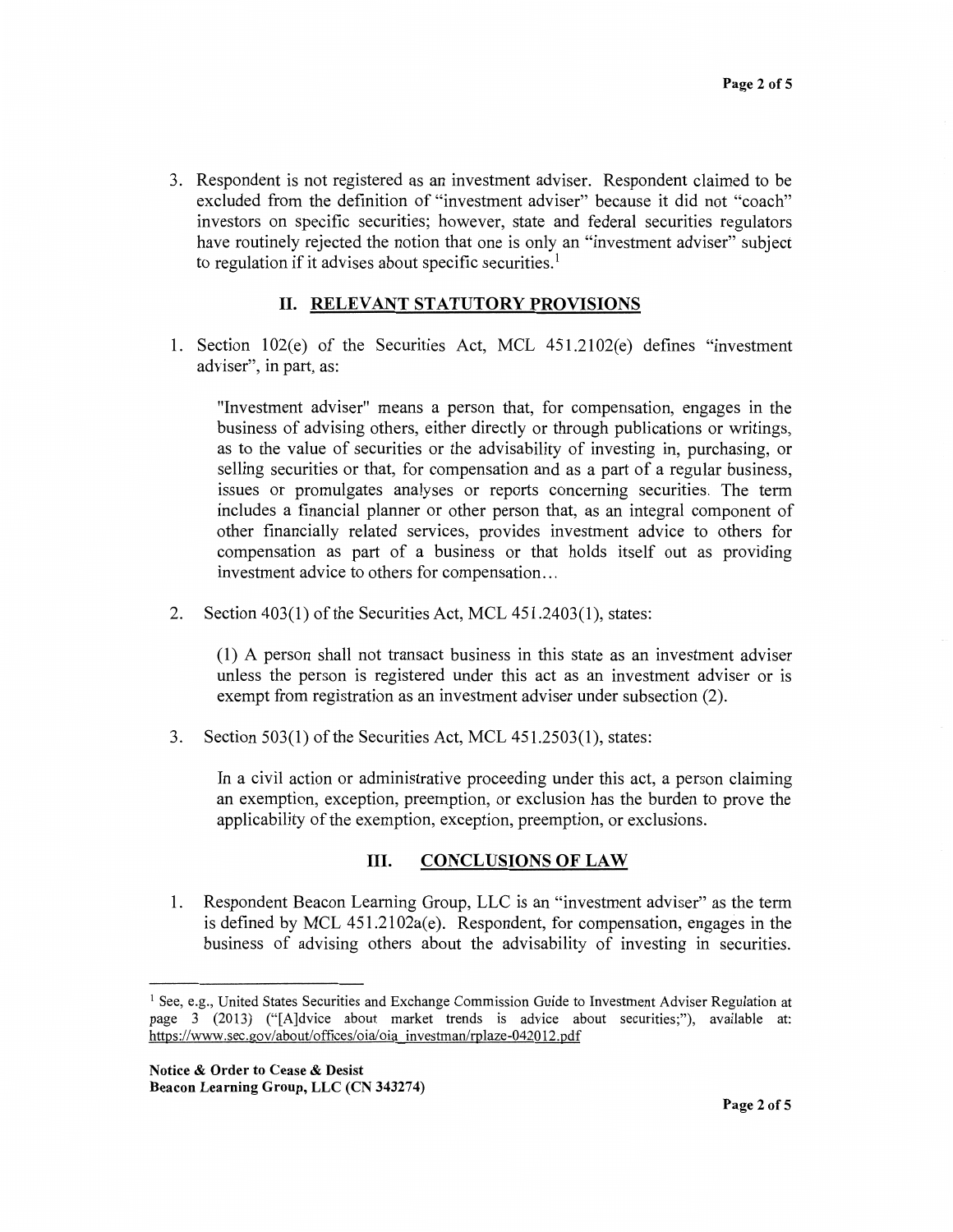Respondent claimed to be excluded from the definition of "investment adviser" because it does not give advice about specific securities, but rather, only market trends. This is a distinction without a difference, as securities regulators have long considered advice about market trends to be "investment advice" requiring registration as an investment adviser. Respondent carries the burden of proving the applicability of the definitional exclusion under MCL 451.2503, and has failed to do so here.

2. Respondent Beacon Leaming Group, LLC acted as an investment adviser in the State of Michigan without the benefit of registration or a properly-claimed exclusion from the definition or exemption from registration, contrary to section 403(1) of the Securities Act, MCL 451.2403(1).

## **IV. ORDER**

IT IS THEREFORE ORDERED, pursuant to section 604 of the Securities Act, MCL 451.2604, that:

- A. Respondent shall immediately CEASE AND DESIST from acting as an unregistered investment adviser, contrary to the Securities Act.
- B. Pursuant to section 604(2) of the Securities Act, this Notice and Order to Cease and Desist is IMMEDIATELY EFFECTIVE.
- C. In a Final Order, the Administrator, under section 604(4) of the Securities Act, MCL 451.2604(4), intends to impose a civil fine of \$10,000.00 against Respondent. This Notice and Order to Cease and Desist may become final pursuant to Section VI, below.
- D. Pursuant to section 508 of the Securities Act, MCL 451.2508, a person that willfully violates the Securities Act, or an order issued under the Securities Act, is guilty of a felony punishable by imprisonment for not more than 10 years or a fine of not more than \$500,000.00 for each violation, or both. An individual convicted of violating a rule or order under this act may be fined, but shall not be imprisoned, if the individual did not have knowledge of the rule or order.

### **V. NOTICE OF OPPORTUNITY FOR HEARING**

Section 604 of the Securities Act, MCL 451.2604, provides that Respondent has 30 days beginning with the first day after the date of service of this Notice and Order to Cease and Desist to submit a written request to the Administrator asking that this matter be scheduled for a hearing. If the Administrator receives a written request in a timely manner, the Administrator shall schedule a hearing within 15 days after receipt of the request. The written request for a hearing must be addressed to:

**Notice** & **Order to Cease** & **Desist Beacon Learning Group, LLC (CN 343274)**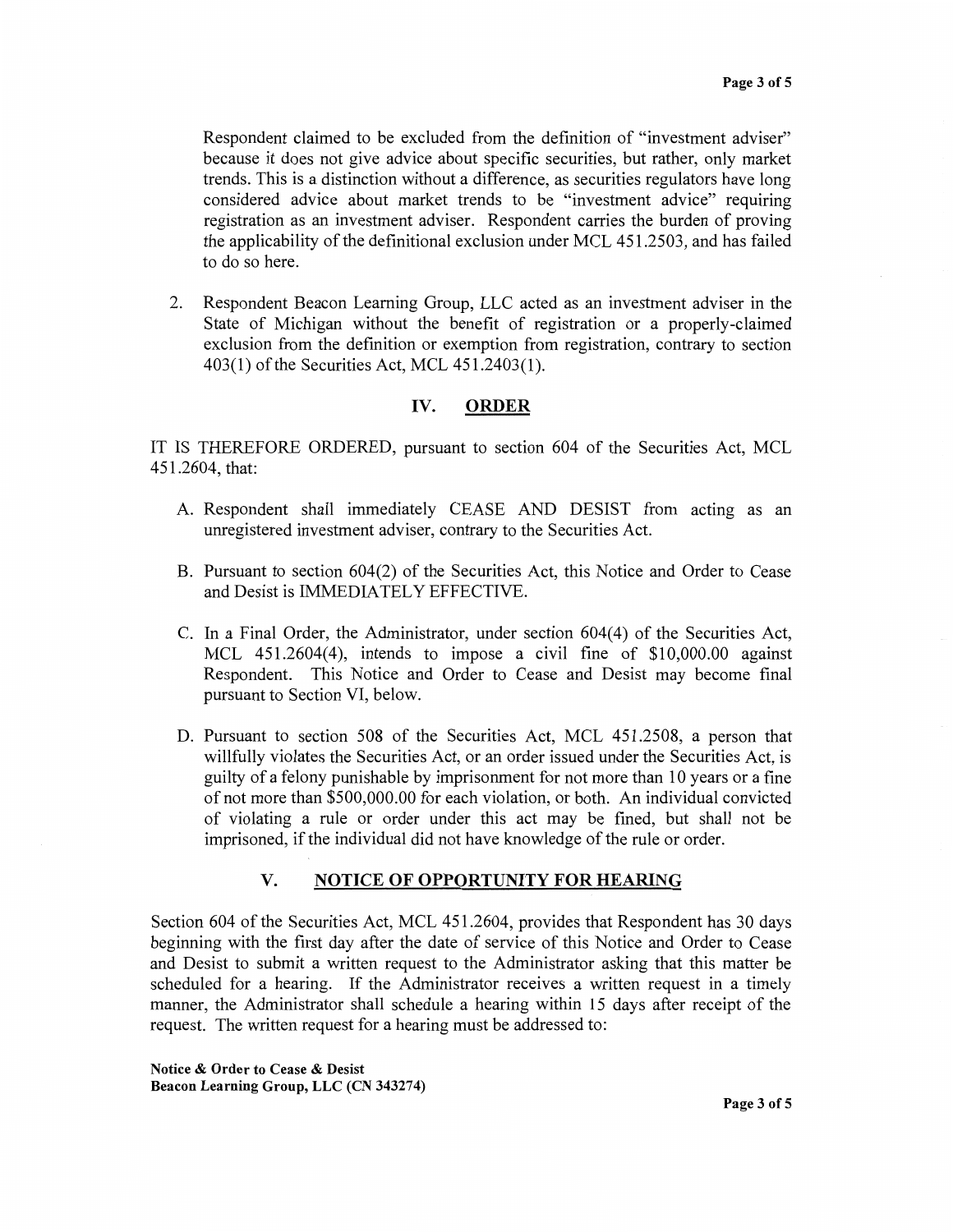Corporations, Securities & Commercial Licensing Bureau Regulatory Compliance Division P.O. Box 30018 Lansing, MI 48909

By Email: CSCL-FOIA@Michigan.gov

#### **VI. ORDER FINAL ABSENT HEARING REQUEST**

A. Under section 604 of the Securities Act, MCL 451.2604, the Respondent's failure to submit a written request for a hearing to the Administrator within 30 days after the service date of this **NOTICE AND ORDER TO CEASE AND DESIST** shall result in this order becoming a **FINAL ORDER** by operation of law. The **FINAL ORDER** includes the imposition of the fines cited described in section IV.C., and the fine amounts set forth below will become due and payable to the Administrator within sixty (60) days after the date this order becomes final:

> \$10,000.00 - Beacon Leaming Group, LLC, under section 604 of the Securities Act, MCL 451.2604.

B. CIVIL FINE payments should be payable to the STATE OF MICHIGAN and contain identifying information (e.g., names and complaint numbers) and mailed to the following address:

> Corporations, Securities & Commercial Licensing Bureau Final Order Monitoring P.O. Box 30018 Lansing, MI 48909

- C. Failure to comply with the terms of this Order within the time frames specified may result in additional administrative penalties, including the summary suspension or continued suspension of all registrations held by Respondent under the Securities Act, the denial of any registration renewal, and/or the denial of any future applications for registration, until full compliance is made. Respondent may voluntarily surrender or withdraw a registration under the Securities Act; however, the surrender or withdrawal will not negate the summary suspension or continued suspension of the relevant registrations or any additional administrative proceedings if a violation of this Order or the Securities Act occurred.
- D. Failure to pay the civil fines within six (6) months after this Order becomes final may result in the referral of the civil fines to the Michigan Department of Treasury for collection action against Respondents.

**Notice** & **Order to Cease** & **Desist Beacon Learning Group, LLC (CN 343274)**